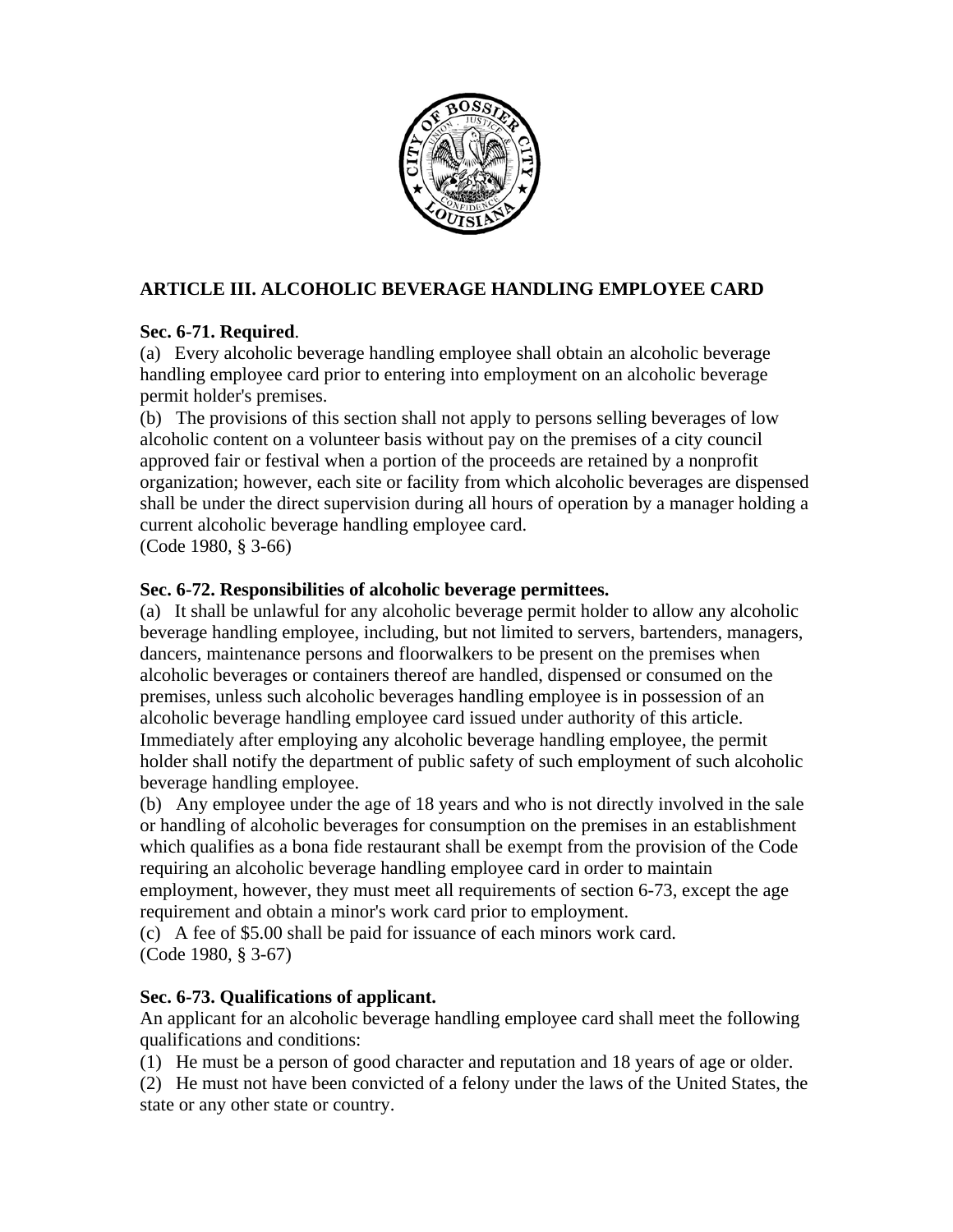(3) The applicant shall not have been convicted of prostitution, soliciting for prostitution, pandering, letting premises for prostitution, employing or permitting the presence of B drinkers, contributing to the delinquency of juveniles, keeping a disorderly place, letting a disorderly place, illegally dealing in controlled dangerous substances or any violation of the Uniform Controlled Dangerous Substances Law (R.S. 40:961 et seq.), or as such offenses may now or hereafter be otherwise named.

(4) He must not have been convicted of violating the provisions of this chapter.

(5) He must not have had his alcoholic beverage handling employee card revoked within two years next preceding the application.

(6) He must not have been convicted of violating any municipal or parish ordinance relating to alcoholic beverages. In such case, the granting or denial of a card is within the discretion of the mayor or his designee.

(7) The applicant shall not have been convicted of any obscene, lewd or immoral act on any premises licensed under this chapter.

(8) The applicant must truthfully answer all questions on the application. A material misstatement or suppression of fact in the application or accompanying affidavit is grounds for denial of a permit to handle alcoholic beverages.

(Code 1980, § 3-68)

**State law references:** Qualifications of applicants for permits, R.S. 26:80, 26:280.

#### **Sec. 6-74. Issuance or denial.**

The mayor or his designee is hereby authorized to issue, without delay, an alcoholic beverage handling employee card when, in his discretion, he finds the applicant to be qualified or may deny the application.

(Code 1980, § 3-69)

### **Sec. 6-75. Contents; fees.**

(a) A card issued pursuant to this article shall contain the picture of the person to whom it is issued. A fee of \$30.00 shall be paid for the issuance of each card.

(b) A money order will be made payable to the department of public safety and corrections in an amount equal to the charges set by that department to conduct a criminal history check on the applicant.

(Code 1980, § 3-70; Ord. No. 93-2002, 9-3-2002; Ord. No. 18-2003, 3-18-2003)

### **Sec. 6-76. Term.**

All alcoholic beverage handling employee cards shall be for a term of three years and shall expire on the anniversary of the date issued. All applications for renewal may be made within 30 days of the expiration of the old card.

(Code 1980, § 3-71; Ord. No. 18-2003, 3-18-2003)

#### **Sec. 6-77. Valid on premises of any permit holder; exception.**

A card for an alcoholic beverage handling employee shall be good and valid for use on the premises of any alcoholic beverage permit holder, provided that the permit holder has notified the department of public safety of the name and address of the alcoholic beverage handling employee card holder. Each alcoholic beverage permit holder shall maintain a current written list of all alcoholic beverage handling employees with their addresses on forms made available at the city police department; and shall make the list available for inspection when requested by the police department; and shall, on or before